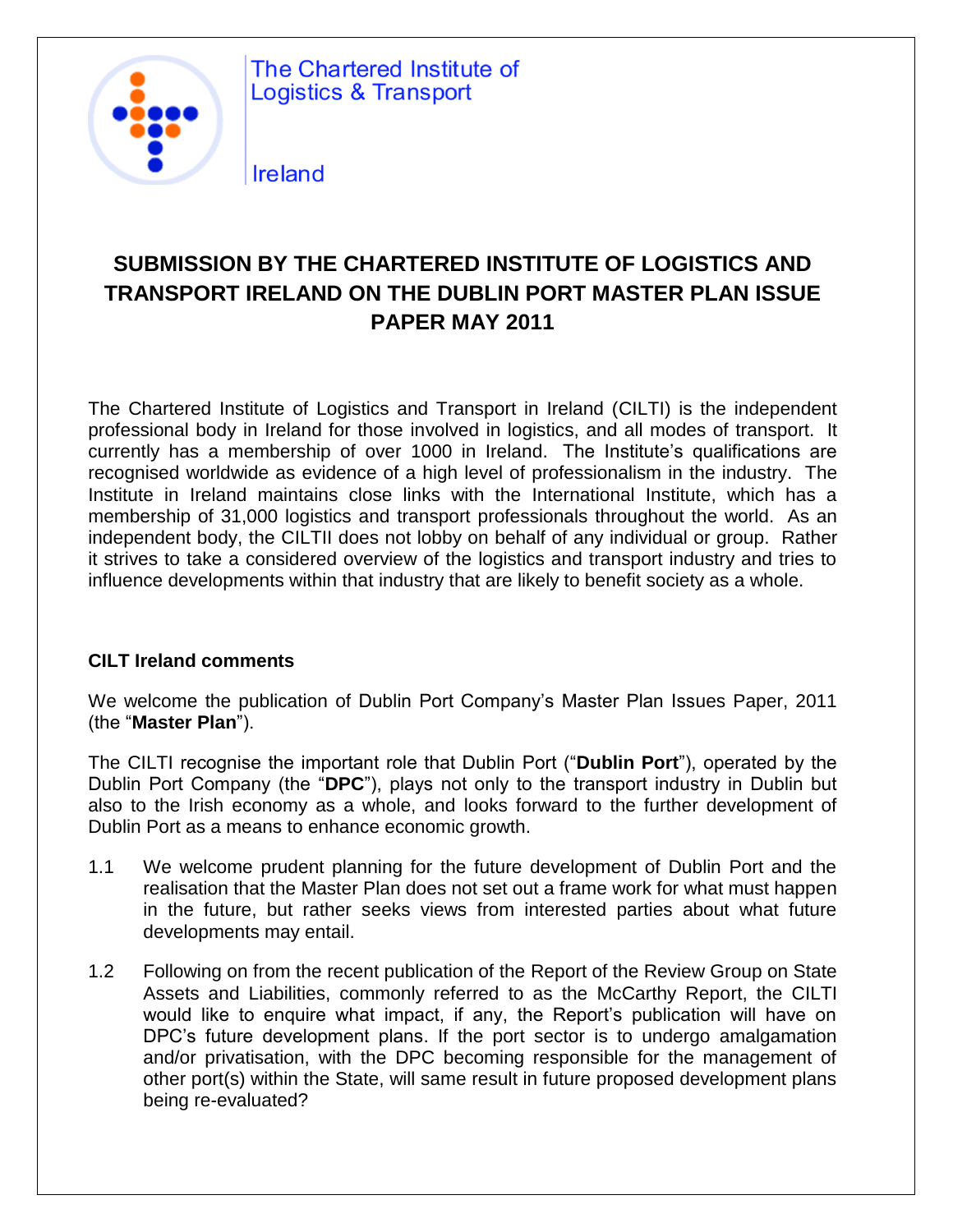

# The Chartered Institute of **Logistics & Transport**

- Ireland
- 1.3 The CILTI support the provision of better reception facilities for cruise ships at Dublin Port and the creation of dedicated cruise ship berths at North Wall Quay. CILTI also acknowledge that such facilities will likely generate a low return on investment for the DPC. However, we are of the view that investing in the cruise liner sector will increase tourism and result in a return on investment for the economy as a whole, particularly in the Dublin area.
- 1.4 We would welcome the extension of the Dublin Bikes scheme to Dublin Port and the introduction of cycle paths and green areas within Dublin Port. Such provisions would further enhance the re-integration of Dublin Port and Dublin City. We are of the view that any such cycle paths would be more appropriate on the south side of the facility, away from the heavy traffic of the RoRo facility.
- 1.5 CILTI would like to enquire as to the future plans to enhance access for foot passengers using the cross-channel ferries services. We note that the LUAS now runs to the Point Depot and are of the view that given the close proximity of the LUAS terminal to Dublin Port, this should be something that is brought to the attention of the public and such transport links should be promoted.
- 1.6 With regard to a possible new river crossing, the CILTI recommend the temporary introduction of a ferry crossing to ascertain the demand side for such service. A feasibility study could also be undertaken to ascertain of a ferry crossing was a viable, cost efficient and reliable alternative to the construction of a bridge across the river.
- 1.7 Should it be possible to relocate the Tern Colonies, the CILTI would be supportive of the proposed extension of Dublin Port and in general the proposed modernisation plans, subject to the proviso that such expansion would only occur if and when the need for same arose.
- 1.8 We are of the view that the needs of Dublin Port should be taken into consideration in any future planning and/or land use policies. We are also of the view that the needs of local residents and communities must also be considered, and we welcome the engagement of the DPC with local residents and communities in that regard.
- 1.9 The CILTI support the undertaking of dredging and quay wall strengthening programmes to ensure that Dublin Port can adequately service larger feeder vessels, of up to 2,500 TEUs for example.
- 1.10 We would welcome the introduction of a scheme whereby non-core port functions within Dublin Port would be discouraged through the introduction of a levy or tax.